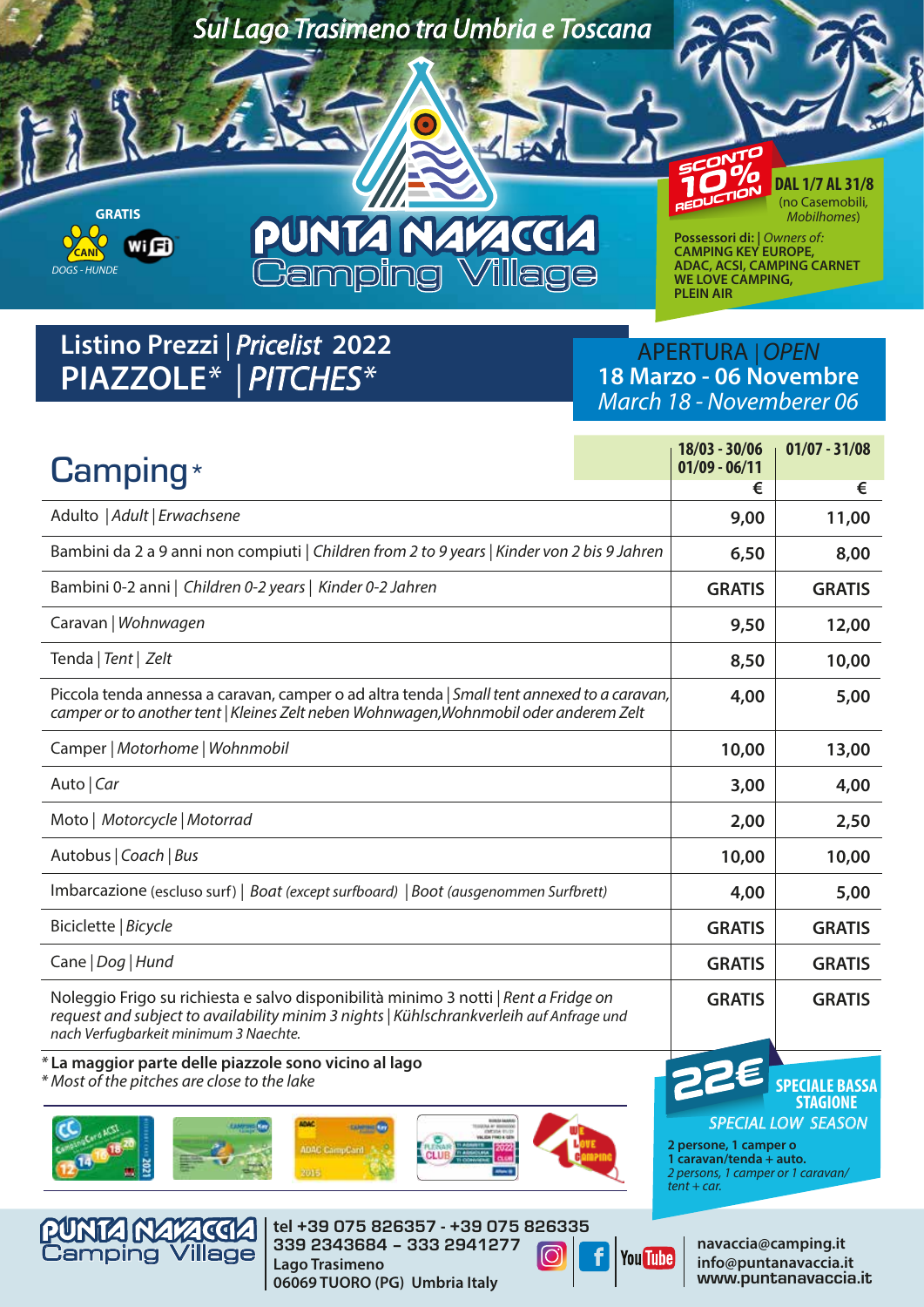### **Listino Prezzi** *| Pricelist* **2022**

# Casemobili\* | Mobilhomes\*

CASEMOBILI fino a 6 persone (4+2) 24m² con 2 camere da letto, soggiorno con cucina e divano letto, WC e doccia, TV-SAT, veranda in legno, incluso elettricità, gas, acqua.

*MOBILHOMES up to 6 persons (4+2) 24 m² with 2 bedrooms, living–room with kitchen and sofa with double bed, WC and shower, TV Sat, wooden terrace, included electricity, gas, water.*

### OFFERTE SPECIALI *SPECIAL OFFERS*

**CASEMOBILI E TENDE GLAMPING** *MOBILHOMES AND GLAMPING TENTS*

**7 notti |** *nights* **= 5 notti |** *nights* **e |** *and* **14 = 10 18/03 - 8/07 e |** *and* **01/09 - 06/11**

**7 = 6 22/08 - 31/08**

|                                                                                                | $18/03 - 30/06$<br>$01/09 - 30/09$ | $01/07 - 08/07$<br>$22/08 - 31/08$ | $09/07 - 21/08$ | $01/10 - 06/11$ |
|------------------------------------------------------------------------------------------------|------------------------------------|------------------------------------|-----------------|-----------------|
|                                                                                                | €                                  | €                                  | €               |                 |
| <b>STANDARD</b>                                                                                | 80,00                              | 100,00                             | 115,00          | 70,00           |
| <b>SUPERIOR</b>                                                                                | 80,00                              | 100,00                             | 135,00          | 70,00           |
| <b>DELUXE</b>                                                                                  |                                    |                                    |                 |                 |
| DELUXE con veranda per DISABILI   Mobilhomes deluxe<br>with wooden terrace for DISABLED people | 80,00                              | 100,00                             | 150,00          | 70,00           |

*\** **Vicino alla casamobile è possibile mettere una tenda annessa gratis solo su posti indicati dalla direzione.**  *\* It is possible to put an annexed tent next to the mobilhome gratis only on places indicated by the camp oce.*

| <b>Glamping</b>     | $01/09 - 06/11$ |       | $18/03 - 31/05$ 01/06 - 30/06 01/07 - 08/07<br>$22/08 - 31/08$ | $09/07 - 21/08$ |
|---------------------|-----------------|-------|----------------------------------------------------------------|-----------------|
|                     | €               |       |                                                                |                 |
| <b>SAFARI LODGE</b> | 80,00           | 90,00 | 100,00                                                         | 150,00          |
|                     |                 |       |                                                                |                 |

TENDA SAFARI LODGE fino a 4 persone  $\pm 35$  m<sup>2</sup> con veranda, 2 camere da letto, soggiorno con cucina, WC e doccia. Con possibilità di mettere annessa piccola tenda e 2 persone gratis.

*SAFARI LODGE TENT up to 4 persons ± 35 m2 with terrace, 2 bedrooms, living-room with kitchen, WC and shower. With the possibility to place a small tent with 2 people for free .*

|             | $01/09 - 06/11$ | $18/03 - 31/05$ 01/06 - 30/06 01/07 - 08/07 | $22/08 - 31/08$ | $09/07 - 21/08$ |
|-------------|-----------------|---------------------------------------------|-----------------|-----------------|
|             | €               |                                             |                 | €               |
| <b>COCO</b> | 60,00           | 70,00                                       | 80,00           | 90,00           |
|             |                 |                                             |                 |                 |

TENDA COCO fino a 4 persone ± 30 m<sup>2</sup> con veranda, 2 camere da letto, soggiorno con cucina con forno a microonde, la piccola tenda annessa è da pagare extra e anche le persone in più.

*COCO TENT up to 4 persons ± 30 m2 with terrace, 2 bedrooms, living-room with kitchen with microwave oven, the small annexed tent has to be paid extra and also the extra persons.*

|                    | $01/09 - 06/11$ | $18/03 - 30/06$ 01/07 - 31/08 |
|--------------------|-----------------|-------------------------------|
|                    | €               |                               |
| <b>MINI SAFARI</b> | 50,00           | 60,00                         |

TENDA MINI SAFARI fino a 2 persone ± 10 m2 con veranda in legno e 1 camera da letto, con fornello e frigo e vicino ai bagni del camping, la piccola tenda annessa è da pagare extra e anche le persone in più..

*MINI SAFARI TENT up to 2 persons ± 10 m2 with wooden terrace and 1 bedroom, with cooking facilities and close to the toilets of the camping, the small annexed tent has to be paid extra and also the extra persons..*



**tel** +39 075 826357 - +39 075 826335 339 2343684 – 333 2941277 **Lago Trasimeno 06069 TUORO (PG) Umbria Italy**



**navaccia@camping.it info@puntanavaccia.it** www.puntanavaccia.it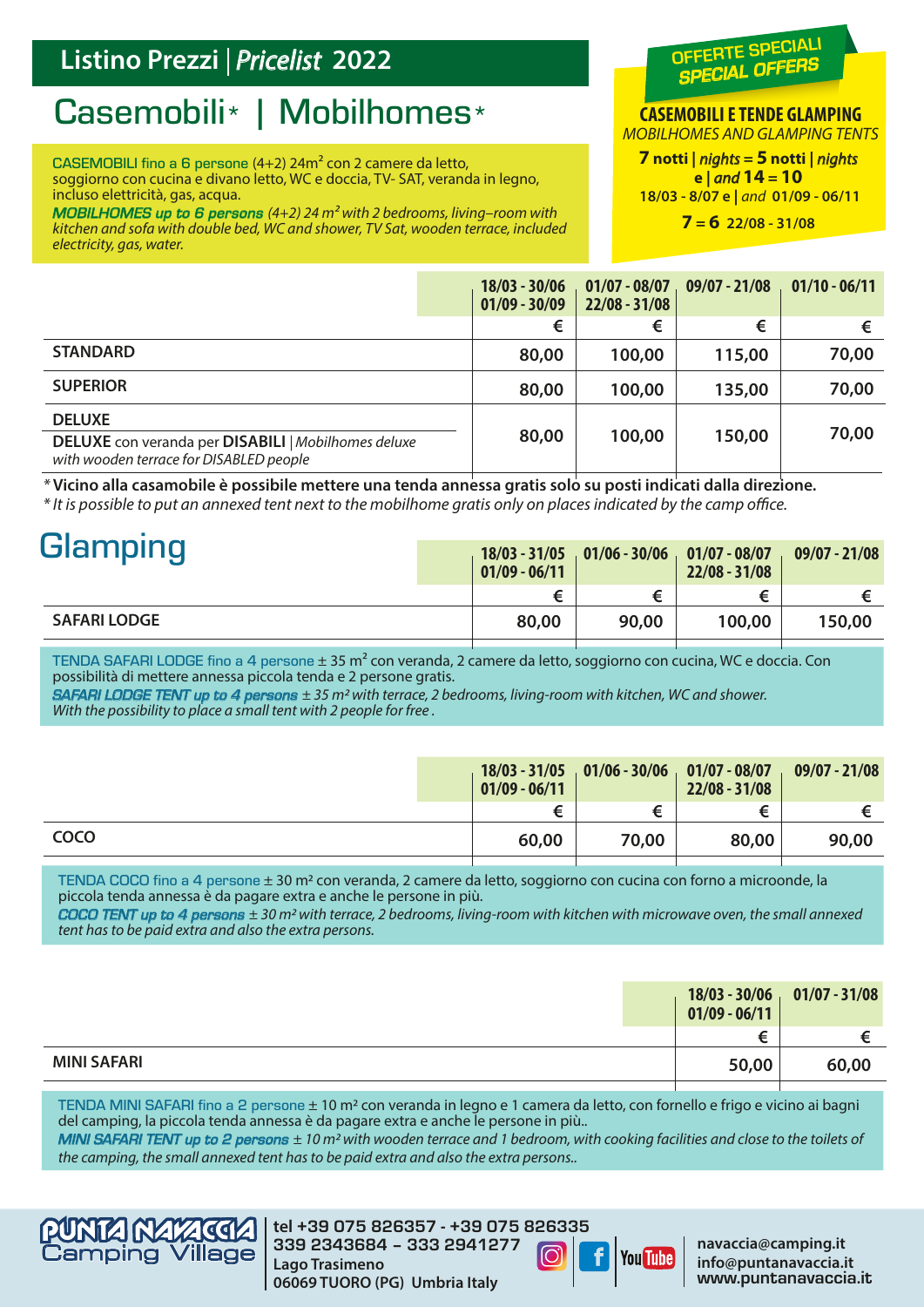



**SCOPRI TUTTE LE NOSTRE OFFERTE SPECIALI SU:** *DISCOVER ALL OUR SPECIAL OFFERS ON:*

**www.puntanavaccia.it** 

### **Supplementi** *| Supplements*

**PULIZIA FINALE |** *FINAL CLEANING***:**

#### **PULIZIA GRATIS FINO A 2 NOTTI |** *FINAL CLEANING GRATIS UP TO 2 NIGHTS*

| Obbligatoria per 3 notti e oltre   mandatory for 3 nights and more                | 40,00 |
|-----------------------------------------------------------------------------------|-------|
| ARIA CONDIZIONATA al giorno   AIR CONDITIONING per day                            | 8,00  |
| NOLEGGIO BIANCHERIA   LINEN RENTAL                                                |       |
| Singolo   Sheets for a single bed                                                 | 8,00  |
| Matrimoniale   Sheets for a double bed                                            | 10,00 |
| Set asciugamani   Set of towels                                                   | 6,00  |
| PACCHETTO LETTINO E SEGGIOLONE al giorno   BABY PACKAGE COT AND HIGHCHAIR per day | 5,00  |

### OFFERTE SPECIALI *SPECIAL OFFERS*

| <b>SPECIAL OFF</b><br>IN CASAMOBILE o TENDA SAFARI LODGE:<br>1 settimana ad APRILE, MAGGIO, SETTEMBRE inclusa pulizia finale<br><b>IN MOBILHOME OF SAFARI LODGE TENT:</b><br>1 week in APRIL, MAY, SEPTEMBER final cleaning included | 350,00 |
|--------------------------------------------------------------------------------------------------------------------------------------------------------------------------------------------------------------------------------------|--------|
| IN CASAMOBILE o TENDA SAFARI LODGE:<br>1 settimana a GIUGNO inclusa pulizia finale<br>IN MOBILHOME or SAFARI LODGE TENT: 1 week in JUNE final cleaning included                                                                      | 400,00 |
| IN CASAMOBILE o TENDA SAFARI LODGE:<br>1 settimana a OTTOBRE inclusa pulizia finale<br>IN MOBILHOME or SAFARI LODGE TENT: 1 week in OCTOBER final cleaning included                                                                  | 300,00 |

I prezzi sono comprensivi di Iva, elettricità, acqua calda, accesso alle piscine, jacuzzi, uso di ombrelloni e sdraie fronte lago, pontili e piattaforme galleggianti, attrezzature del villaggio, animazione.

GITE CON BAGNO A ISOLA MAGGIORE CON BARCA DEL CAMPING, GITE CON DRAGON-BOAT, PARCO AVVENTURA PER BAMBINI.



*Prices include V.A.T., electricity, warm water, swimming-pool, Jacuzzi, use of parasols and sun loungers at the lake front, piers and oating platforms, camping facilities, animation.* 

*EXCURSIONS WITH A SWIM AT MAGGIORE ISLAND WITH THE CAMP BOAT, DRAGON-BOAT TRIPS, NATURE BABY PARK FOR CHILDREN.*

*Die Preise sind einschließlich Mehrwertsteuer, Strom, Warmwasser, Benutzung des Schwimmbads, Jacuzzi, Benutzung von Sonnenschirmen und Liegestühlen am Seeufer, Stege und schwimmende Plattformen und der Einrichtungen des Campingplatzes, Animation.*

*AUSFLUGE MIT SCHWIMMSTOP ZUR INSEL MAGGIORE MIT CAMPINGPLATZBOOT, DRACHENBOOTAUSFLÜGE, ABENTEUERPARK FUR KINDER.*



**tel** +39 075 826357 - +39 075 826335 339 2343684 – 333 2941277 **Lago Trasimeno 06069 TUORO (PG) Umbria Italy**



**navaccia@camping.it info@puntanavaccia.it** www.puntanavaccia.it